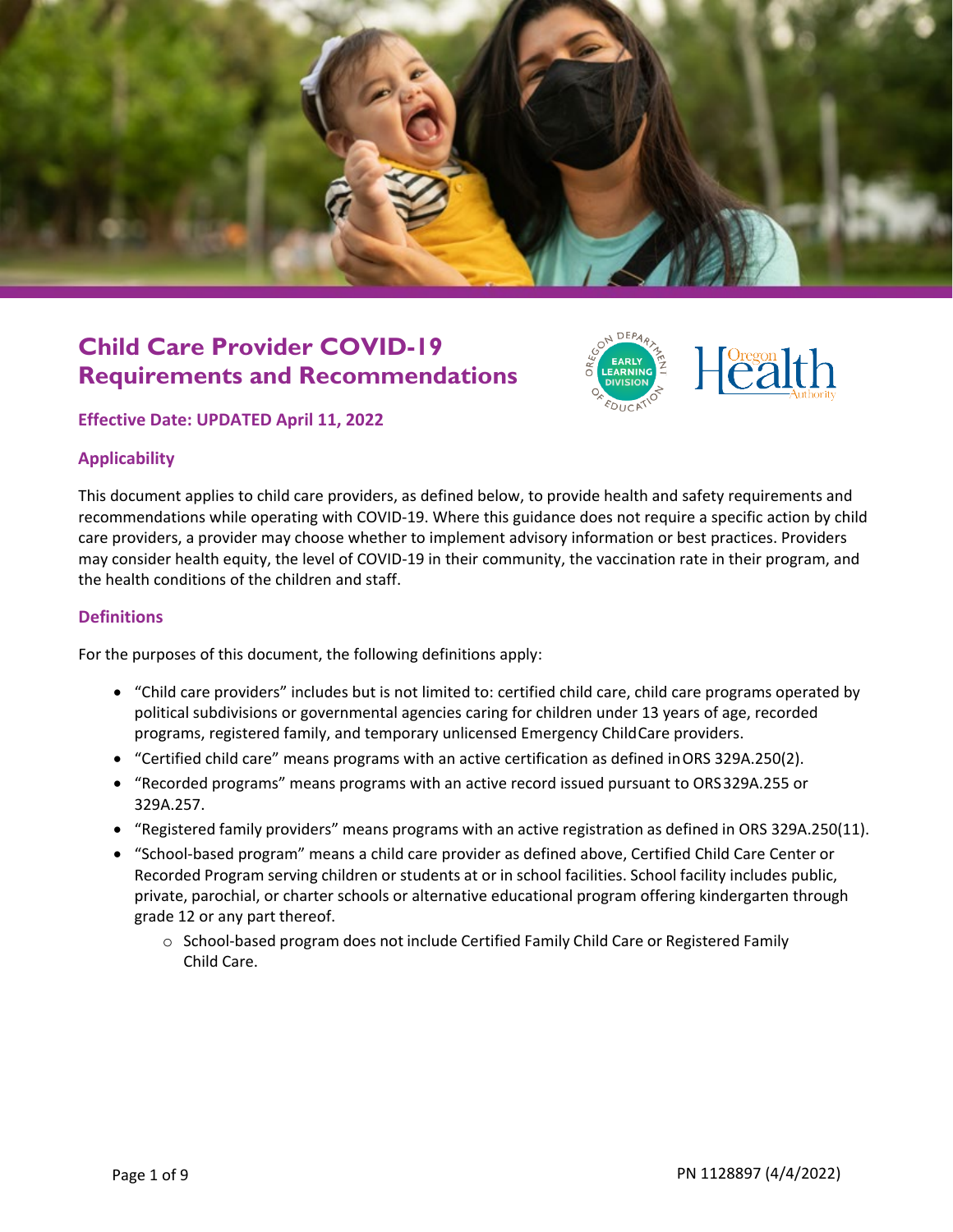## **Requirements for Child Care**

The following sections are required for all child care providers as defined above. Child care providers may choose to impose stricter requirements.

## **COVID-19 Exclusion and Notification**

#### **Child care providers are required to:**

- Exclude from the program any child or staff member who has COVID-19, regardless of vaccination status, for the time period specified in the rules adopted by the Oregon Health Authority under OAR 333, Division 19, in accordance with rules adopted by the Authority.
	- $\circ$  Exclusion from the program must be for the time determined by current Oregon Health Authority guidance. Refer t[o COVID-19 Isolation and Exclusion Guidelines for Child Care Settings](https://oregonearlylearning.com/wp-content/uploads/2022/03/le4145.pdf) for more information.
	- $\circ$  When returning to care, it is recommended that the individual, if 2 years and older, wear a wellfitting mask for an additional 5 days after their isolation is completed. The exclusion period can be shortened if an individual with symptoms of COVID-19 tests negative. Programs should consult with the Local Public Health Authority for additional guidance.
- Notify the Local Public Health Authority immediately if anyone with COVID-19 has been on the premises of the program.
- Notify as soon as possible all families and other individuals if there has been a case of COVID-19 on the premises. Programs should notify families of an exposure so they can watch for symptoms or test. Individuals do not need to be excluded from care after an exposure unless they become symptomatic.

#### **Child care providers are recommended to:**

- Recommend a child or staff, regardless of vaccination status, to stay at home if they have primary symptoms of COVID-19 (fever, chills, shortness of breath, new cough, or new loss of taste or smell), or go home if symptoms develop while at child care, and get tested.
	- $\circ$  If the child or staff has only one primary symptom of COVID-19 (fever, chills, shortness of breath, new cough, or new loss of taste or smell), and has a negative COVID-19 test or has *not* been tested, they may return to the program once fever-free for 24 hours and symptom is improving.
	- $\circ$  If the child or staff member has at least two primary COVID-19 symptoms and has not been tested, they should stay home for 5 days and until they are fever-free for 24 hours and symptoms are improving.
	- $\circ$  New cough means out of the ordinary for this person e.g., not typical asthma, allergies.
	- o Fever means 100.4 degrees Fahrenheit or more, without the use of fever-reducing medication.
- Exclusion is not required for non-primary COVID symptoms such as sore throat, fatigue, headache, congestion, runny nose, muscle or body ache. If symptoms persist for more than one day, consider consultation with a medical provider or get testing for COVID-19.
- If a child or staff has been exposed to COVID-19, it is recommended those at least 2 years old wear a wellfitting mask when around others for 10 days after their exposure and watch for COVID-19 symptoms. Testing is recommended if symptoms develop, and testing may be considered 5 days after exposure regardless of symptoms.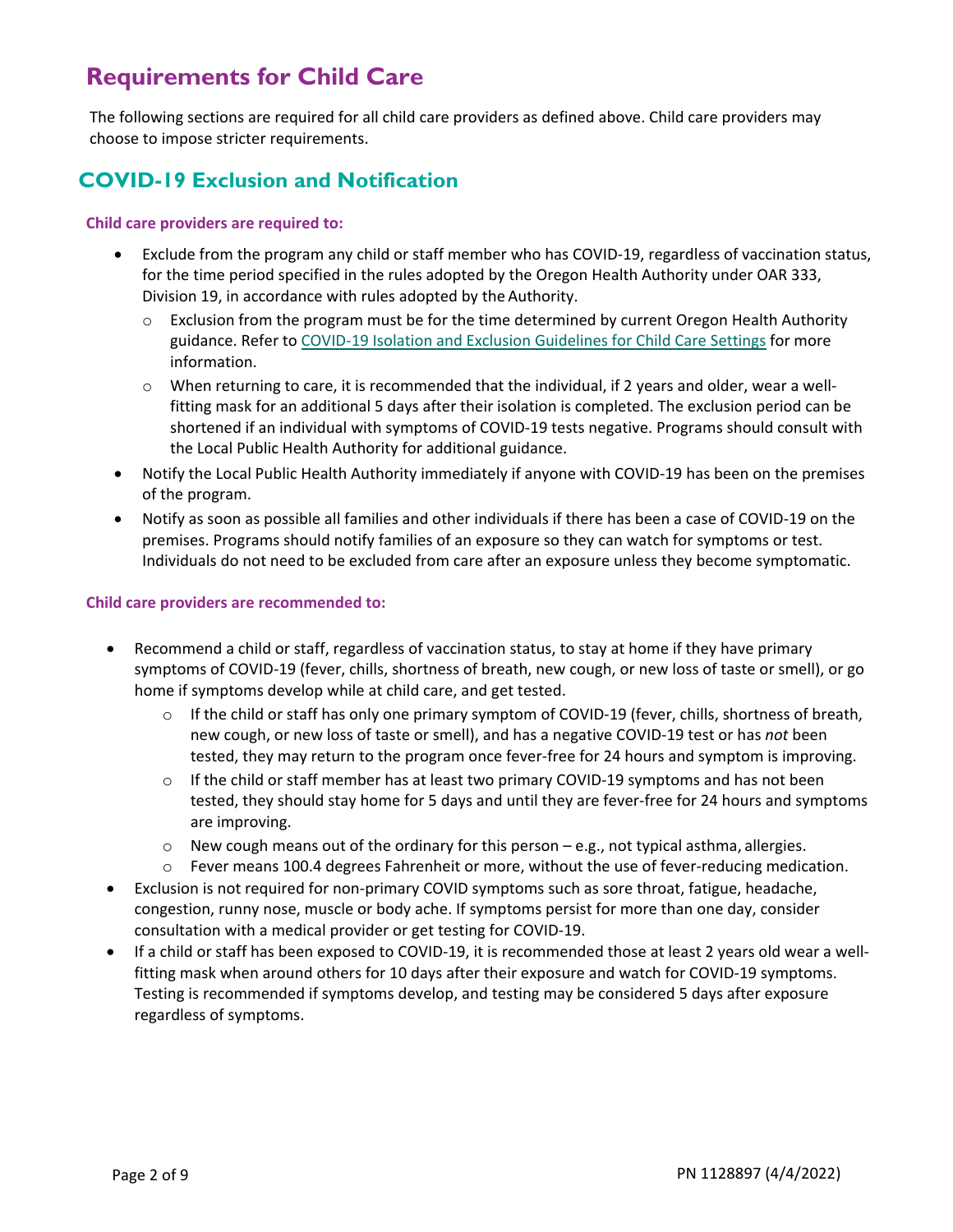#### **Vaccination**

The Early Learning Division and the Oregon Health Authority encourages everyone who is eligible obtain a COVID-19 vaccination and booster dose. Staying up to date with your vaccination against COVID- 19 is the best way to protect yourself and your community from becoming severely ill. Find out more about how to get a vaccine [here.](https://covidvaccine.oregon.gov/)

## People are considered up to date with vaccinations:

- If an individual is 18 years of age or older:
	- o Has received two (2) doses of a 2-dose primary series (Moderna or Pfizer) of COVID-19 vaccine within the last 5 months; OR
	- o Has received one (1) dose of a 1-dose primary series (Johnson & Johnson) of COVID-19 vaccine within the last 2 months; OR
	- o Has completed a primary 1-or-2-dose COVID-19 vaccine series and received a booster dose of a COVID-19 vaccine.
- If an individual is 5 to 17 years of age and has received 2 doses of a 2-dose primary series of COVID-19 vaccine.

#### **School-based program child care vaccination requirement:**

School-based programs, as described above, must ensure that all staff and volunteers age 16 and older who enter the program are up to date with COVID-19 vaccinations.

- Staff and volunteers may not teach, work, learn, assist, observe, or volunteer at a program unless they are up to date with COVID-19 vaccinations or have provided documentation of a medical or religious exception.
- This requirement does not apply to short-term visitors or individuals making deliveries.

Staff and volunteers must provide the program proof of COVID-19 vaccination or documentation of a medical or religious exception.

- A medical exception must include a document signed by a medical provider, who is notthe individual seeking the exception, certifying that the individual has a physical ormental impairment that limits the individual's ability to receive a COVID-19 vaccination. The medical documentation must indicate a specified medical diagnosis, and whether the impairment is temporary in nature or permanent.
- A religious exception must include a form prescribed by the Oregon Health Authority, signed by the individual stating that the individual is requesting an exception from the COVID-19 vaccination requirement on the basis of a sincerely held religious belief and a statement describing the way in which the vaccination requirement conflicts with the religious observance, practice, or belief of the individual.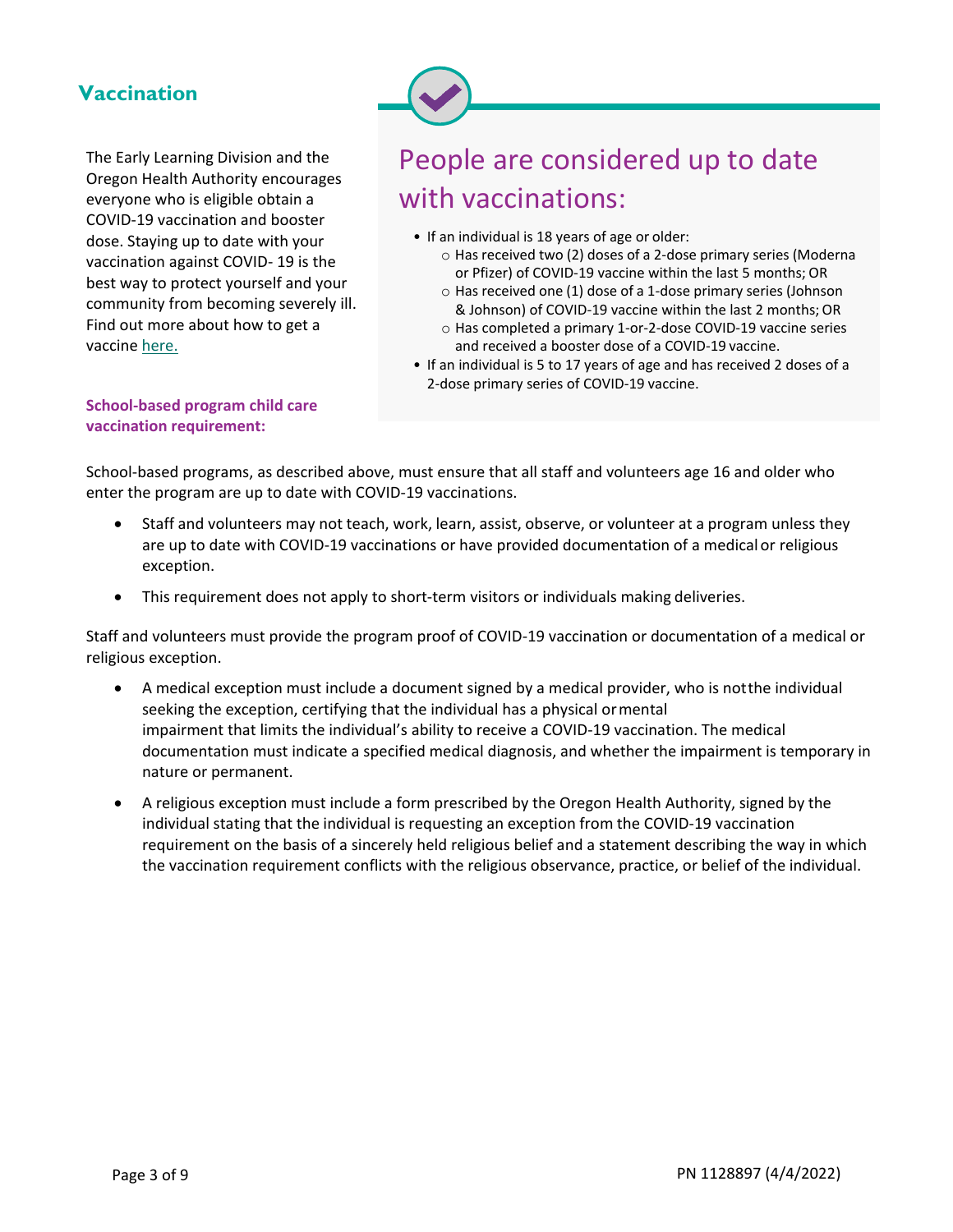#### **Communicable Disease Plans**

#### **Child care providers are required to:**

Follow a written communicable disease management plan that complies with the rules adopted by the Oregon Health Authority in OAR 333, Division 19 and includes:

- A protocol to notify the [Local Public Health Authority](http://healthoregon.org/lhddirectory) (LPHA) of any confirmed COVID-19 cases among children or staff;
- A protocol for exclusion of individuals consistent with Oregon Health Authority rules in OAR 333, Division 19 (OAR 333-019-0010);
- A protocol to end program activities if cases warrant or if recommended by the Oregon Health Authority or LPHA;
- A designated COVID-19 Point of Contact to facilitate communication, maintain healthy operations, and respond to COVID-19 questions from state or local public health authorities, state or local regulatory agencies, families and staff. All staff and families should be provided the contact information for the COVID-19 Point of Contact.

## **Recommended Prevention Strategies**

The following best practices are recommended to be established by child care programs to prevent transmission of COVID-19. Each child care program should consider policies and practices that best support every child and staff's health and well-being. Opportunity for transmission decreases with each mitigation effort that is implemented.

The best prevention strategies are:

- Vaccination and booster doses for those eligible,
- Masks (see below for details),
- Physical distancing and stable groups,
- Ventilation and airflow,
- Hand hygiene, respiratory etiquette,
- Cleaning, and
- Staying home if ill.

#### **Best Practices for Testing**

Oregon Health Authority recommends individuals be tested for COVID-19 if they have symptoms or are at high risk for severe COVID-19 and have been exposed. It is recommended that the test be taken between 3-5 days after exposure. Locate testing and find out more by visiting this site: [https://govstatus.egov.com/or-oha-covid-](https://govstatus.egov.com/or-oha-covid-19-testing)[19-testing.](https://govstatus.egov.com/or-oha-covid-19-testing)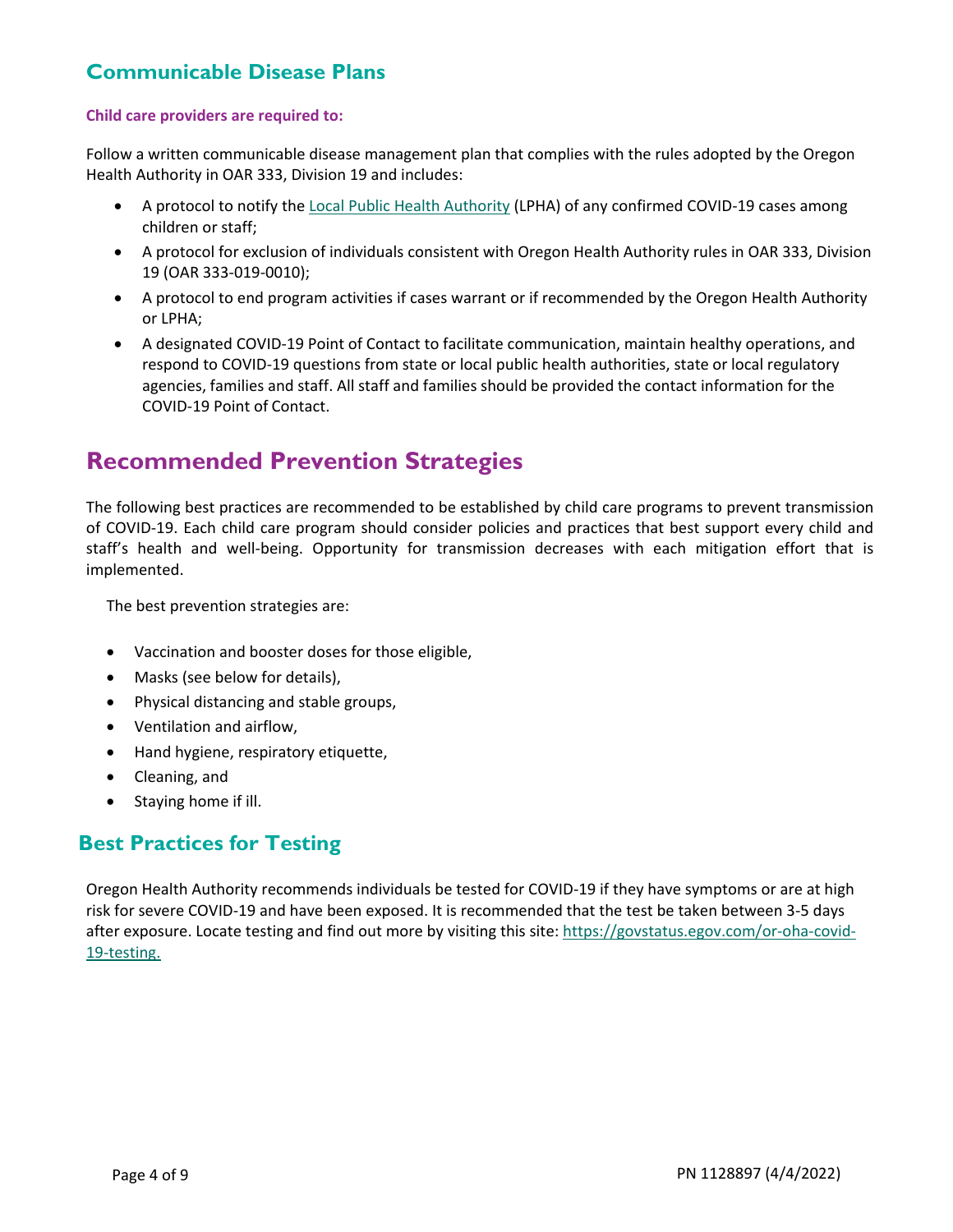## **Best Practices for Masks**

Masks are no longer a state requirement in child care. Individuals and programs should assess their personal and community's risk when determining whether to wear a mask. Programs may choose to implement their own masking requirements. The Early Learning Division (ELD) and the Oregon Health Authority (OHA) encourage programs to support individual choice to wear a mask. The ELD and the OHA in alignment with the Center for Disease Control, **strongly recommend** that masks be worn by all individuals age 2 and older indoors when:

- There are hig[h levels](https://www.cdc.gov/coronavirus/2019-ncov/your-health/covid-by-county.html) of COVID-19 transmission in communities,
- There are medium [levels](https://www.cdc.gov/coronavirus/2019-ncov/your-health/covid-by-county.html) of COVID-19 transmission and individuals are:
	- o Unvaccinated,
	- o Immunocompromised,
	- o Have disabilities,
	- o Have underlying health conditions that increase risk for severe COVID-19,
	- o 65 and older,
	- o Living with people who have underlying health conditions.
- Some programs may choose to continue universal masking at lower COVID-19 community levels because it promotes an inclusive and supportive environment for those children and staff who are at higher risk for severe COVID-19.

It is recommended that individuals 2 years and older returning to care after COVID-19 isolation should wear a well-fitting mask for an additional 5 days after their isolation is completed.

#### **Best Practices for Stable Groups**

- 1. Keep adults and children in the same groups as much as possible.
- 2. Staff and children from different groups should practice physical distancing of 3 feet if possible.
- 3. Interaction with individuals from other groups should be minimized.

#### **Best Practices for Food and Nutrition**

- 1. As possible, create small and stable mealtime cohorts.
- 2. Strive for 3-feet of distance between individuals while eating.
- 3. Closely supervise all meal times, including infant feeding and toddler meals, to prevent children from sharing and/or touching each other's food.
- 4. Children and staff returning after an exclusion may eat with their typical cohort and do not require additional separation.

#### How to help your child wear a face covering

It's understandable that children may be afraid of wearing face coverings at first. Here are a few ideas to help make them seem less scary:

- Let your child pick out and decorate their own face covering.
- Try different styles to find one that's a comfortable fit.
- Put a face covering on a favorite stuffed animal or draw one on a favorite book character.
- . Introduce the mask when everyone is relaxed and comfortable but not too sleepy.
- Practice wearing the face covering at home to help your child get used to it.
- Play some "let's pretend" games with characters that wear masks.
- 
- Point out other people wearing masks while you're out.

Children under the age of two or who can't remove a face covering should not wear one.

For more information visit healthoregon.org/coronavirus or call 211

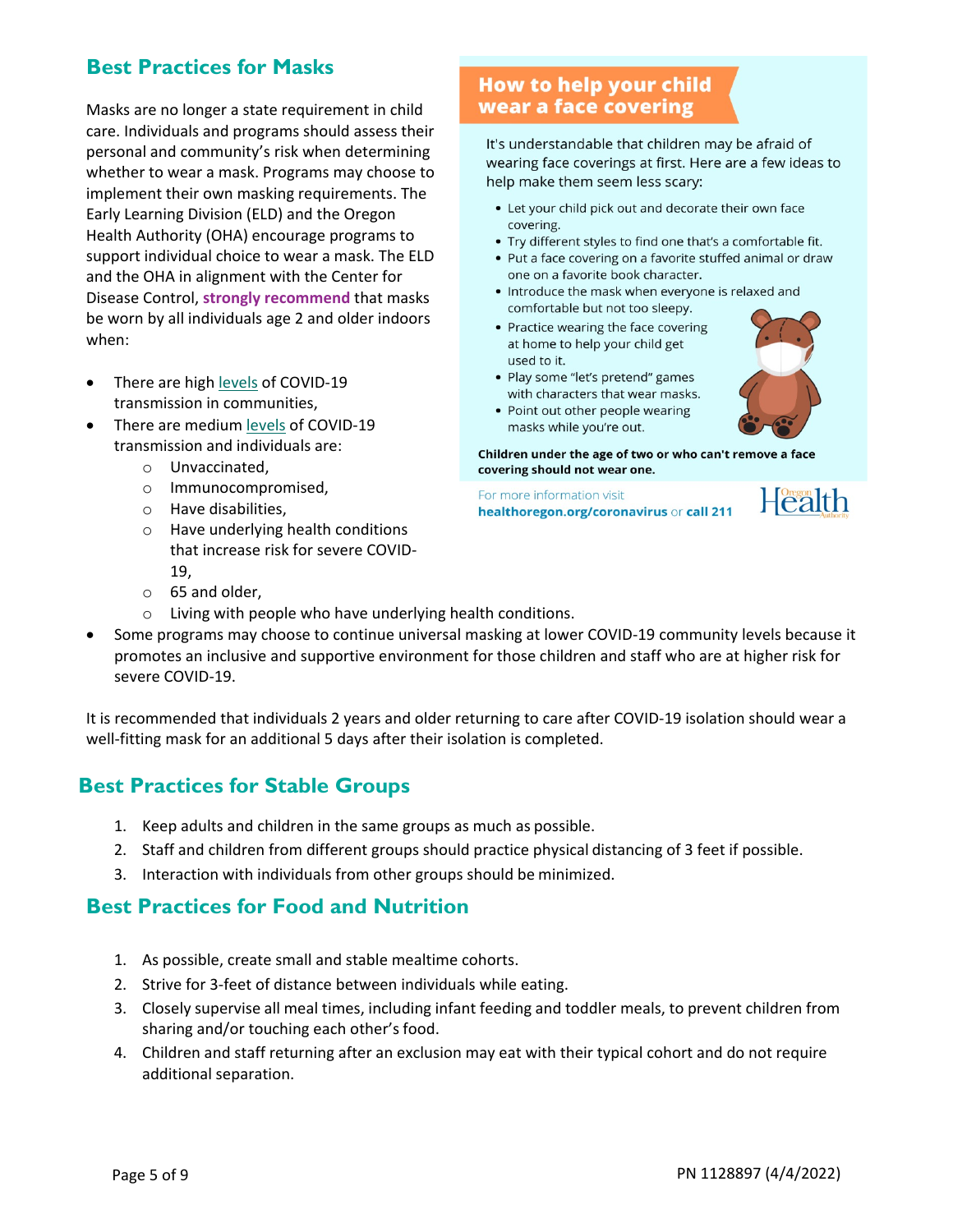## **Best Practices for Ventilation and Air Flow**

Ventilation is a primary tool to reduce viral spread indoors and promote a healthy learning environment. Indoor air spaces need special consideration because of COVID-19 transmission potential from the buildup in air of smaller particles and aerosols that are generated from breathing, talking, laughing, shouting, singing, coughing, and sneezing. In addition, improved indoor air quality is associated with better child and staff attendance, engagement, and well-being, as well as other health outcomes, including reduced asthma and allergies. Optimization of indoor air quality can provide benefits extending beyond mitigating infectious disease transmission.

Improve the indoor air quality by:

- 1. Increasing circulation of outdoor air as much as possible by opening windows and doors, using fans and employing other methods. See OHA [Indoor air considerations](https://sharedsystems.dhsoha.state.or.us/DHSForms/Served/le3725.pdf) for COVID-19 for smaller [spaces](https://sharedsystems.dhsoha.state.or.us/DHSForms/Served/le3725.pdf) and [CDC](https://www.cdc.gov/coronavirus/2019-ncov/community/ventilation.html)  [ventilation recommendations;](https://www.cdc.gov/coronavirus/2019-ncov/community/ventilation.html)
- 2. Exhausting air from indoors to the outdoors;
- 3. Cleaning the air that is recirculated indoors by using effective filtration methods (e.g., HEPA filters) to remove virus-containing particles from the air; and
- 4. As applicable, ensure that ventilation systems (e.g., HVAC) operate properly.

All ventilation strategies should include safety and health precautions including restricting the amount a window is open, putting screens in windows and covers on fans, minimizing exposure to pollen or smoke, and adjusting the thermostat to maintain a comfortable temperature.

#### **Best Practices for Handwashing and Respiratory Etiquette**

Regular handwashing is one of the best ways to remove germs, avoid getting sick, and prevent the spread of germs to others. Washing hands can keep you healthy and prevent the spread of respiratory and diarrheal infections from one person to the next.

Germs can spread from other people or surfaces when you:

- Touch your eyes, nose, and mouth with unwashed hands.
- Prepare or eat food and drinks with unwashed hands.
- Touch a contaminated surface or objects.
- Blow your nose, cough, or sneeze into hands and then touch other people's hands or common objects.

Everyone should be advised and encouraged to frequently wash their hands or use hand sanitizer. Remind children with picture-based signage and regular verbal reminders from staff of the critical nature of hand hygiene.

Remind children (with signage and regular verbal reminders from staff) of the importance of respiratory etiquette. Respiratory etiquette means covering coughs and sneezes with an elbow or a tissue. Tissues should be disposed of in a garbage can, then hands washed or sanitized immediately.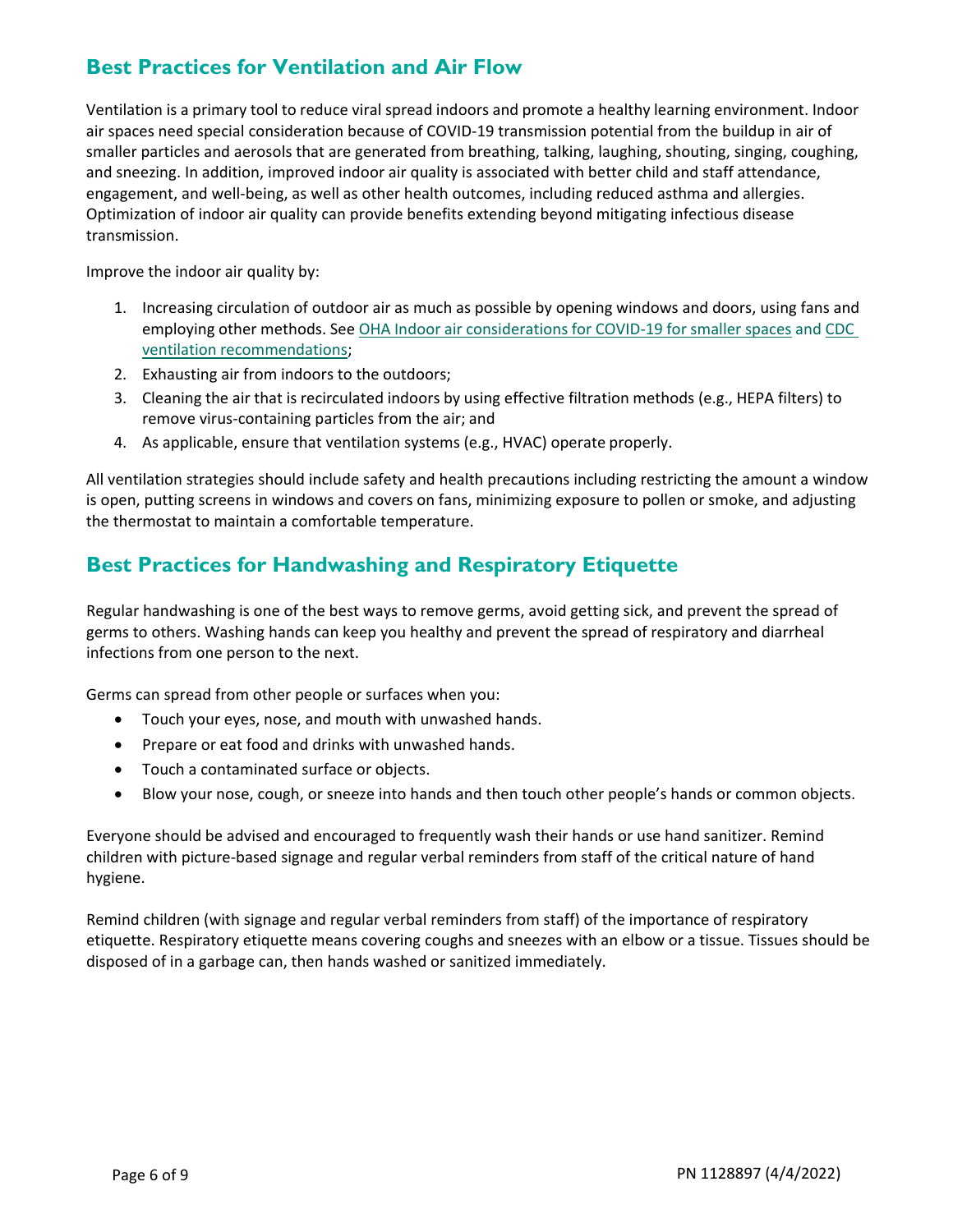## **Best Practices for Transportation**

- 1. Exclude individuals from transportation in accordance with exclusion requirements listed above.
- 2. Ensure children who become sick during the program participation are sent homeas soon as possible. If the program is responsible for transporting the child home, that child should be separated, wearing a mask if 2+ years and older and able, and maintaining physical distancing of six feet from the other children in the vehicle.
- 3. Clean the entire transportation vehicle daily, paying particular attention to frequently touched surfaces, such as seats, steering wheel, door handles, handrails, air vents, and the top of seats. Disinfectant products should be approved by the EPA for use against SARS- CoV-2: [https://www.epa.gov/pesticide](https://www.epa.gov/pesticide-registration/list-n-disinfectants-use-against-sars-cov-2-covid-19)[registration/list-n-disinfectants-use-against-sars-cov-2-](https://www.epa.gov/pesticide-registration/list-n-disinfectants-use-against-sars-cov-2-covid-19) [covid-19. C](https://www.epa.gov/pesticide-registration/list-n-disinfectants-use-against-sars-cov-2-covid-19)ar safety seats and seat belts should be cleaned with mild detergent andwater. Air vents should always be in the open position for outside air circulation. If safe and weather permits keep the windows slightly open for ventilation purposes.

#### **Best Practices for Health Education, Training, and Communication**

All staff and families should be educated to maintain good hygiene and behave in ways that prevent transmission of COVID-19. This includes the following best practices:

- 1. Having a method to train staff and inform families regarding COVID-19 safety precautions, and information on recognizing signs and symptoms of COVID-19.
- 2. Providing training to staff when updates to safety precautions are made, and for new staff prior to first day of work or during employee orientation.

#### **Best Practices for Cleaning and Building Maintenance**

*\*Note: Know the difference between cleaning, sanitizing, and disinfecting and the 3-Step Method:*

- 1. WASH
- 2. RINSE
- 3. SANITIZE or DISINFECT

\**Cleaning* is first used to remove dirt and debris from surfaces using a detergent or soap and water prior to sanitizing or disinfecting.

\**Sanitizing* is used to reduce germs from surfaces but not totally get rid of them. Sanitizing solutions reduce the germs from surfaces to levels that are considered safe. The sanitizing 3-Step Method is most often used for food surfaces, kitchens, and classrooms.

\**Disinfecting* is used to destroy or inactivate germs and prevent them from growing. Disinfecting solutions are regulated by the U.S. Environmental Protection Agency (EPA). The disinfecting 3-Step Method is most often used for body fluids and bathrooms/diapering areas.

- 1. Use products approved by the EPA for use against SARS-CoV-2 for household disinfectant: [https://www.epa.gov/pesticide-registration/listn-disinfectants-use-against-sars-cov-2-covid-19.](https://www.epa.gov/pesticide-registration/listn-disinfectants-use-against-sars-cov-2-covid-19) Diluted household bleach solutions may also be used for some surfaces. If using bleach, make a fresh bleach dilution daily; label the bottle with contents and the date mixed.
- 2. For children or adults with asthma use bleach products sparingly or when children are not present. Use wipes or apply product directly to a dampened towel, rather than using spray.
- 3. Operate ventilation systems properly and/or increase circulation of outdoor air as much as possible by opening windows and doors, using fans, and other methods. Run ventilation systems continuously and change the filters more frequently. Do not use fans if they pose a safety or health risk, such as increasing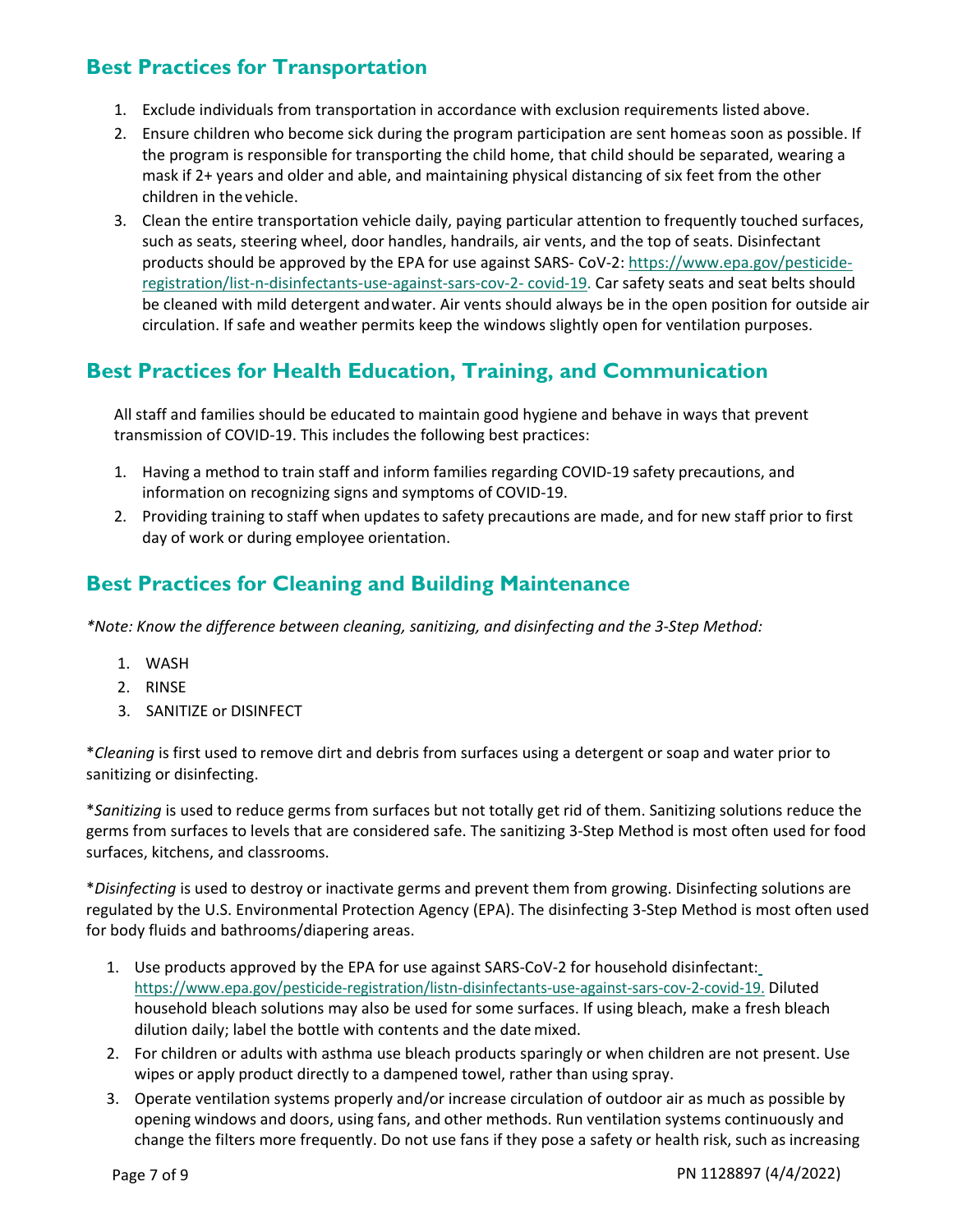exposure to pollen/allergies or exacerbating asthma symptoms.

For example, do not use fans if doors and windows are closed and the fans are recirculating the air.

4. Toys should be sanitized as they become dirty and at least weekly. Water tables should be cleaned in between each use by a group. Toys may be cleaned using hot water and soap/detergent in a washing machine, dishwasher, or by hand. Dry toys completely in a hot dryer when possible. Do not wash toys with dirty dishes, utensils, etc.

#### When washing toys by hand:

**Step 1:** Wash and scrub toys thoroughly with soap or detergent and warm water to remove most of the dirt, grime, and saliva. It is important to clean toys before sanitizing them because the sanitizer kills germs better on clean surfaces.

**Step 2:** Rinse toys with water to remove the dirt, soap residue, and germs to help make a clean surface.

**Step 3:** Sanitize toys. Sanitizing reduces the germs from surfaces to levels that are considered safe. Dip the toys in a sanitizing solution, or cover the toys sufficiently with spray. Protect your skin by wearing household rubber gloves. Allow toys to dry completely (i.e., overnight) or allow 2 minutes before wiping toys dry with a paper towel. When using a bleach solution for sanitizing, chlorine from the sanitizing bleach solution evaporates off the toys so no residue remains, and further rinsing is not necessary.

Thermometers, pacifiers, teething toys, and similar objects should be cleaned and reusable parts sanitized between uses. Pacifiers should not be shared.

- 5. Vacuum carpeted floor and rugs every other day, and as they become dirty, when children are not present. If contaminated, disinfect with appropriate cleaners indicated for useon a. these surfaces.
- 6. High touch surfaces, such as doorknobs, light switches, non-food countertops, handles, desks, phones, keyboards, and toilets, should be disinfected at least daily, including at the end of the day.
- 7. Toilet and diapering areas including but not limited to handwashing sinks, counters, toilets, toilet handles, floors, diaper trash cans, and bathroom floors must be disinfected daily, with the exception of changing tables which should be disinfected after each use.
- 8. Tables and high chair trays should be cleaned and sanitized before and after each use.
- 9. Food preparation surfaces, counter tops, eating utensils and dishes and food preparation sinks should be cleaned and sanitized after each use. Counter tops should also be sanitized at the end of the day.
- 10. Kitchen floors should be sanitized daily.
- 11. Refrigerators should be cleaned and sanitized monthly.
- 12. Bedding, linens and clothing should be sanitized in a washing machine using hot water and machine dried at least weekly, and in between use by another child. Wear disposable gloves when handling dirty laundry from a person who is sick. Bag all items that go in the laundry before removing from the area. Do not shake dirty laundry. Dirty laundry from an ill person can be washed with other people's items.
- 13. Use cleanable covers on electronics, such as tablets, touch screens, keyboards, and remote controls.
- 14. In home-based programs: clean spaces between the times when household members and children utilize the space.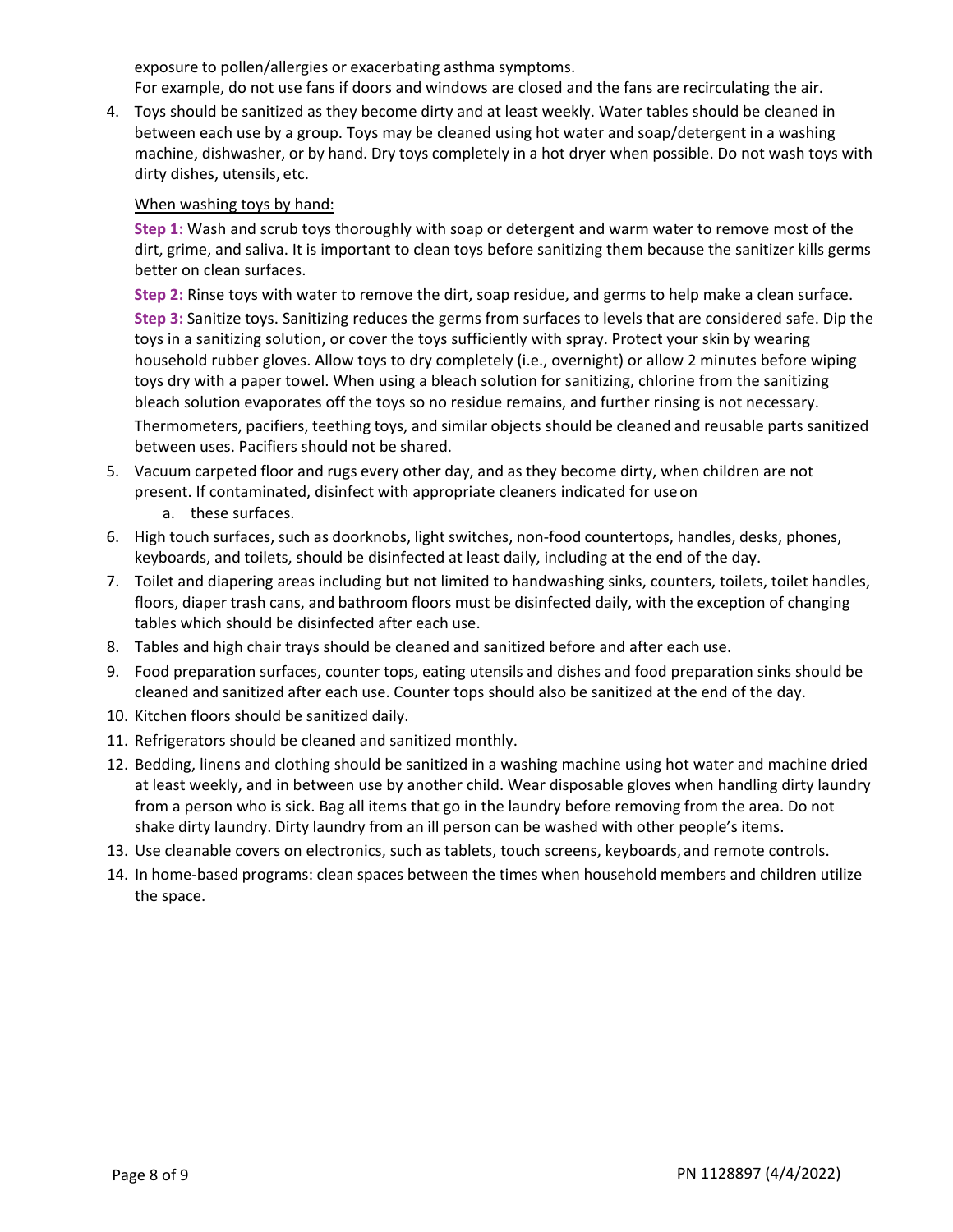## **Additional Resources**

Association of Camp Nurses – [Communicable Disease Management Template](https://campnurse.org/2020/04/17/template-communicable-disease-plan/) [CDC Guidance: Cleaning and](https://www.cdc.gov/coronavirus/2019-ncov/community/disinfecting-building-facility.html#anchor_1617548426741) 

[Disinfecting Your Facility](https://www.cdc.gov/coronavirus/2019-ncov/community/disinfecting-building-facility.html#anchor_1617548426741)

[Oregon Health Authority Oregon Administrative Rules 333-019-0010 Disease Related School, ChildCare,](https://secure.sos.state.or.us/oard/displayDivisionRules.action%3BJSESSIONID_OARD%3DCWtU-vUIexhvC_LVkAXJTp95C809_-PdBnPG-STCfrgehxEX_1QC!-1024219277?selectedDivision=1234) [and](https://secure.sos.state.or.us/oard/displayDivisionRules.action%3BJSESSIONID_OARD%3DCWtU-vUIexhvC_LVkAXJTp95C809_-PdBnPG-STCfrgehxEX_1QC!-1024219277?selectedDivision=1234)  Worksite [Restrictions](https://secure.sos.state.or.us/oard/displayDivisionRules.action%3BJSESSIONID_OARD%3DCWtU-vUIexhvC_LVkAXJTp95C809_-PdBnPG-STCfrgehxEX_1QC!-1024219277?selectedDivision=1234)

[Oregon Health Authority Oregon Administrative Rules 333-019-1030 Vaccination Requirementsfor](https://secure.sos.state.or.us/oard/viewSingleRule.action?ruleVrsnRsn=280616) [Teachers and](https://secure.sos.state.or.us/oard/viewSingleRule.action?ruleVrsnRsn=280616)  [School](https://secure.sos.state.or.us/oard/viewSingleRule.action?ruleVrsnRsn=280616) Staff

Oregon Health Authority Oregon Administrative Rule[s 333-019-1005](https://secure.sos.state.or.us/oard/viewSingleRule.action?ruleVrsnRsn=287269) Public Health and Safety Requirements for Child Care Providers and Youth Programs

**Document accessibility:** For individuals with disabilities or individuals who speak a language other than English, OHA can provide information in alternate formats such as translations, large print, or braille.

Contact the Health Information Center at 1-971-673-2411, 711 TTY or [COVID19.LanguageAccess@dhsoha.state.or.us.](mailto:COVID19.LanguageAccess@dhsoha.state.or.us)